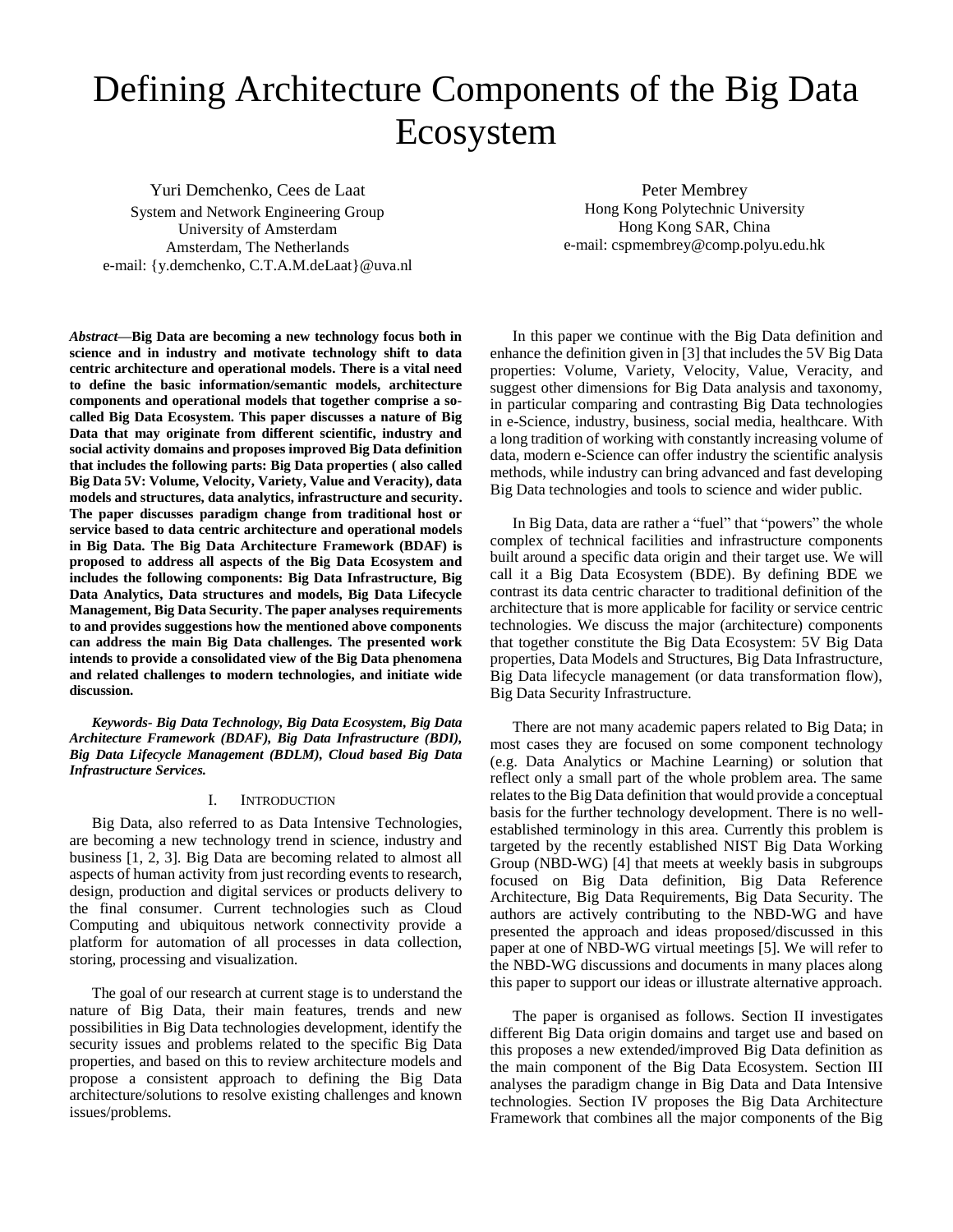Data Ecosystem. The section also briefly discusses Big Data Management issues and required Big Data structures. Section V provides suggestions about building Big Data Infrastructure and specifically Big Data Analytics components. Section VII refers to other works related to defining Big Data architecture and its components. The paper concludes with the summary and suggestions for further research.

## II. BIG DATA DEFINITION AND ANALYSIS

## *A. Big Data Nature and Application Domains*

We observe that Big Data "revolution" is happening in different human activity domains empowered by significant growth of the computer power, ubiquitous availability of computing and storage resources, increase of digital content production, mobility. This creates a variety of the Big Data origin and usage domains.

Table 1 lists the main Big Data origin domains and targeted use or application, which are not exhausting and are presented to illustrate a need for detailed analysis of these aspects. We refer to the discussion in [5] presented by the authors at NBDWG about relations between these two dimensions to indicate their dependence. We can assume high relevance of Big Data to business; this actually explains the current strong interest to Big Data from business which is actually becoming the main driving force in this technology domain.

TABLE 1. BIG DATA ORIGIN AND TARGET USE DOMAINS

| Big Data Origin        | <b>Big Data Target Use</b> |
|------------------------|----------------------------|
| 1. Science             | (a) Scientific discovery   |
| 2. Telecom             | (b) New technologies       |
| 3. Industry            | (c) Manufacturing, process |
| 4. Business            | control, transport         |
| 5. Living Environment, | (d) Personal services.     |
| Cities                 | campaigns                  |
| 6. Social media and    | (e) Living environment     |
| networks               | support                    |
| 7. Healthcare          | (f) Healthcare support     |
|                        |                            |

Science has been traditionally dealing with challenges to handle large volume of data in complex scientific research experiments, involving also wide cooperation among distributed groups of individual scientists and research organizations. Scientific research typically includes collection of data in passive observation or active experiments which aim to verify one or another scientific hypothesis. Scientific research and discovery methods are typically based on the initial hypothesis and a model which can be refined based on the collected data. The refined model may lead to a new more advanced and precise experiment and/or the previous data reevaluation. The future Scientific Data and Big Data Infrastructure (SDI/BDI) needs to support all data handling operations and processes providing also access to data and to facilities to collaborating researchers. Besides traditional access control and data security issues, security services need to ensure

secure and trusted environment for researcher to conduct their research.

In business, private companies will not typically share data or expertise. When dealing with data, companies will intend always to keep control over their information assets. They may use shared third party facilities, like clouds or specialists instruments, but special measures need to be taken to ensure workspace safety and data protection, including input/output data sanitization.

Big Data in industry are related to controlling complex technological processes and objects or facilities. Modern computer-aided manufacturing produces huge amount of data which are in general need to be stored or retained to allow effective quality control or diagnostics in case of failure or crash. Similarly to e-Science, in many industrial applications/scenarios there is a need for collaboration or interaction of many workers and technologists.

Big Data rise is tightly connected to social data revolution that both provided initial motivation for developing large scale services, global infrastructure and high performance analytical tools, and produces huge amount of data on their own. Social network are widely used for collecting personal information and providing better profiled personal services staring from personal search advice to targeted advertisements and precisely targeted campaigns.

We accept the proposed analysis is not exhaustive and can be extended and detailed but we use it to illustrate a need for a more detailed research in this area.

## *B. 5V of Big Data*

Despite the "Big Data" became a new buzz-word, there is no consistent definition of Big Data, nor detailed analysis of this new emerging technology. Most discussions until now have been going in blogosphere where active contributors have generally converged on the most important features and incentives of the Big Data [6, 7, 8].

We refer to our recent paper [3] where we summarized the existing at that time discussions and proposed the Big Data definition as having the following 5V properties: Volume, Velocity, Variety that constitute native/original Big Data properties, and Value and Veracity as acquired as a result of data initial classification and processing in the context of a specific process or model.

To provide background for discussion, we quote here few definitions by leading experts and consulting companies. We start with the IDC definition of Big Data (rather strict and conservative): "A new generation of technologies and architectures designed to economically extract value from very large volumes of a wide variety of data by enabling highvelocity capture, discovery, and/or analysis" [9].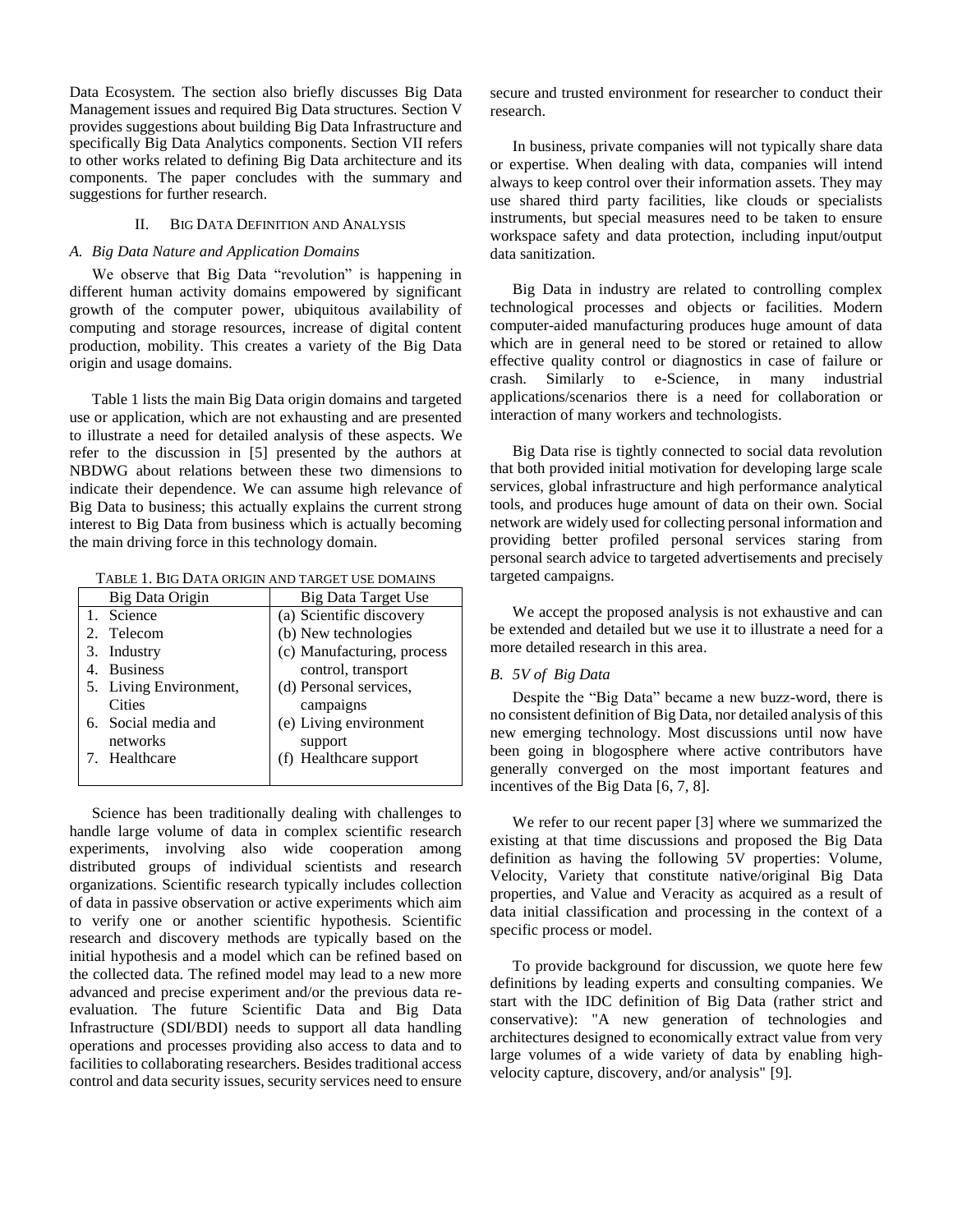It can be complemented with more simple definition by Jason Bloomberg [8]: "Big Data: a massive volume of both structured and unstructured data that is so large that it's difficult to process using traditional database and software techniques." This is also in accordance with the definition given by Jim Gray in his seminal book [10].

We concur with the Gartner definition of Big Data that is termed as 3 parts definition: "Big data is high-volume, highvelocity and high-variety information assets that demand costeffective, innovative forms of information processing for enhanced insight and decision making." [11, 12]. Further analysis of the Big Data use cases, in particular those discussed by NBD-WG [4] reveals other aspects and Big Data features.

During the Big Data lifecycle, each stage of the data transformation or processing changes the dataset content, state and consequently may change/enrich the data model. In many cases there is a need to link original data and processed data, keeping referral integrity (see more discussion about this in the following sections).

This motivates other Big Data features: Dynamicity (or Variability) and Linkage or referral integrity. Dynamicity/Variability reflects the fact that data are in constant change and may have a definite state, besides commonly defined as data in move, in rest, or being processed. Supporting these data properly will require scalable provenance models and tools incorporating also data integrity and confidentiality.

## *C. From 5V to 5 Parts Big Data Definition*

It is obvious that current Big Data definition addresses only three basic Big Data properties Volume, Velocity, Variety (socalled 3V) and related technology components. To improve and extend the Big Data definition as a new technology, we need to find a way to reflect its all important features and provide a guidance/basis for further technology development. We can refer to one of the best example of the Cloud Computing definition [18] that has been given by NIST in 2008 and actually shaped the current cloud industry.

We propose a Big Data definition as having five parts that group the main Big Data features and related infrastructure components:

(1) Big Data Properties: 5V

- Volume, Variety, Velocity, Value, Veracity
- Additionally: Data Dynamicity (Variability) and Linkage.

## (2) New Data Models

- Data linking, provenance and referral integrity
- Data Lifecycle and Variability/Evolution

# (3) New Analytics

 Real-time/streaming analytics, interactive and machine learning analytics

- (4) New Infrastructure and Tools
- Cloud based infrastructure, storage, network, high performance computing
- Heterogeneous multi-provider services integration
- New Data Centric (multi-stakeholder) service models
- New Data Centric security models for trusted infrastructure and data processing and storage

(5) Source and Target that are important aspect sometimes defining data types and data structures, e.g. raw data, data streams, correlated data

- High velocity/speed data capture from variety of sensors and data sources
- Data delivery to different visualisation and actionable systems and consumers
- Full digitised input and output, (ubiquitous) sensor networks, full digital control

To reflect the major Big Data features and ecosystem components, we can summarise them in a form of the improved Gartner definition:

*"Big Data (Data Intensive) Technologies are targeting to process high-volume, high-velocity, high-variety data (sets/assets) to extract intended data value and ensure highveracity of original data and obtained information that demand cost-effective, innovative forms of data and information processing (analytics) for enhanced insight, decision making, and processes control; all of those demand (should be supported by) new data models (supporting all data states and stages during the whole data lifecycle) and new infrastructure services and tools that allow obtaining (and processing) data from a variety of sources (including sensor networks) and delivering data in a variety of forms to different data and information consumers and devices."*

## *D. Big Data Ecosystem*

Big Data is not just a database or Hadoop problem, although they constitute the core technologies and components for large scale data processing and data analytics [13, 14, 15]. It is the whole complex of components to store, process, visualize and deliver results to target applications. Actually Big Data is "a fuel" of all data related processes, source, target, and outcome.

All this complex of interrelated components can be defined as the Big Data Ecosystem (BDE) that deals with the evolving data, models and supporting infrastructure during the whole Big Data lifecycle. In the following we will provide more details about our vision of the BDE.

# III. PARADIGM CHANGE IN BIG DATA AND DATA INTESIVE SCIENCE AND TECHNOLOGIES

The recent advancements in the general ICT, Cloud Computing and Big Data technologies facilitate the paradigm change in modern e-Science and industry that is characterized by the following features [3, 16]:

 Transformation of all processes, events and products into digital form by means of multi-dimensional multi-faceted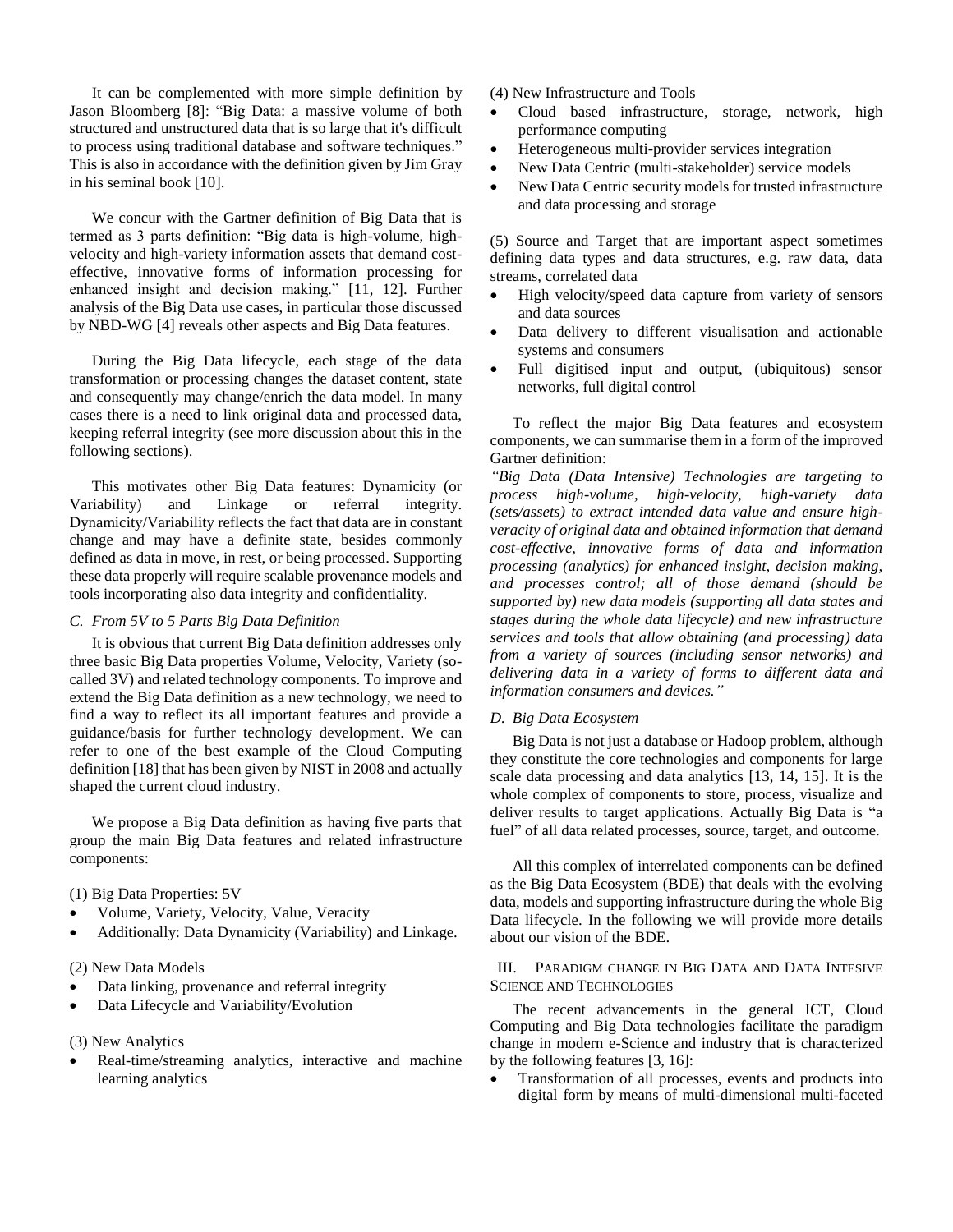measurements, monitoring and control; digitising existing artifacts and other content.

- Automation of all data production, consumption and management processes including data collection, storing, classification, indexing and other components of the general data curation and provenance.
- Possibility to re-use and repurpose the initial data sets for new and secondary data analysis based on the model improvement
- Global data availability and access over the network for cooperative group of researchers or technologists, including wide public access to scientific or production data.
- Existence of necessary infrastructure components and management tools that allow fast infrastructure and services composition, adaptation and provisioning on demand for specific research projects and tasks.
- Advanced security and access control technologies that ensure secure operation of the complex research and production infrastructures and allow creating trusted secure environment for cooperating groups of researchers and technology specialists.

The following are additional factors that will create new challenges and motivate both general and security paradigms change in Big Data ecosystem:

- Virtualization: can improve security of data processing environment but cannot solve data security "in rest".
- Mobility of the different components of the typical data infrastructure: sensors or data source, data consumer, and data themselves (original data and staged/evolutional data). This in its own cause the following problems
	- o On-demand infrastructure services provisioning
	- Inter-domain context communication
- Big Data aggregation that may involve data from different administrative/logical domains and evolutionally changing data structures (also semantically different).
- Policy granularity: Big Data may have complex structure and require different and high-granular policies for their access control and handling.

The future Big Data Infrastructure (BDI) should support the whole data lifecycle and explore the benefit of the data storage/preservation, aggregation and provenance in a large scale and during long/unlimited period of time. Important is that this infrastructure must ensure data security (integrity, confidentiality, availability, and accountability), and data ownership protection. With current practice that assumes data access, use by different user groups and in general processing on the third party facilities/datacenters, there should be a possibility to enforce data/dataset policy that they can be processed on trusted systems and/or complying other requirements. Customers must trust the BDI to process their data on BDI facilities and be ensured that their stored research data are protected from non-authorised access. Privacy issues are also arising from distributed remote character of BDI that can span multiple countries with different local policies. This should be provided by the access control and accounting infrastructure which is an important component of the future BDI [3, 16, 17].

#### *A. From Big Data to All-Data Methaphor*

One of difficulties in defining Big Data and setting a common language/vocabulary for Big Data is the different view of the potential stakeholders. For example, big business and big science are arguing how big are big data: is Petabyte a big data? Is Exabyte a big data? While smaller businesses and "long-tale" science [8] (i.e., that doesn't generate huge amount of data) may conclude that they will never become Big Data players and all this hype is not for them.

In this respect, it is important to look at the current Big Data related trends in general and investigate/analyse what are the components of the Big Data ecosystem and how they impact the present ICT infrastructure changes in first place, and how these changes will affect other IT domains and applications.

Following the trend in some Big Data analytics domain to collect and analyse all available data (all data that can be collected), we can extend it to the following metaphor: "From Big Data to All-Data". It is depicted in Figure 1 that illustrates that the traditional dilemma "move data to computing or computing to data" is not valid in this case, and we really need to look at the future Big Data/All-Data processing model and infrastructure differently.

All-Data infrastructure will need to adopt generically distributed storage and computing, a complex of functionalities which we depicted as Data Bus will provide all complex functionality to exchange data, distribute and synchronise processes, and many other functions that should cope with the continuous data production, processing and consumption.



Figure 1. From Big Data to All-Data Metaphor.

# *B. Moving to Data-Centric Models and Technologies*

Current IT and communication technologies are OS/system based and host/service centric what means that all communication or processing are bound to host/computer that runs application software. This is especially related to security services that use server/host based PKI certificates and security protocols. The administrative and security domains are the key concepts, around which the services and protocols are built. A domain provides a context for establishing security context and trust relation. This creates a number of problems when data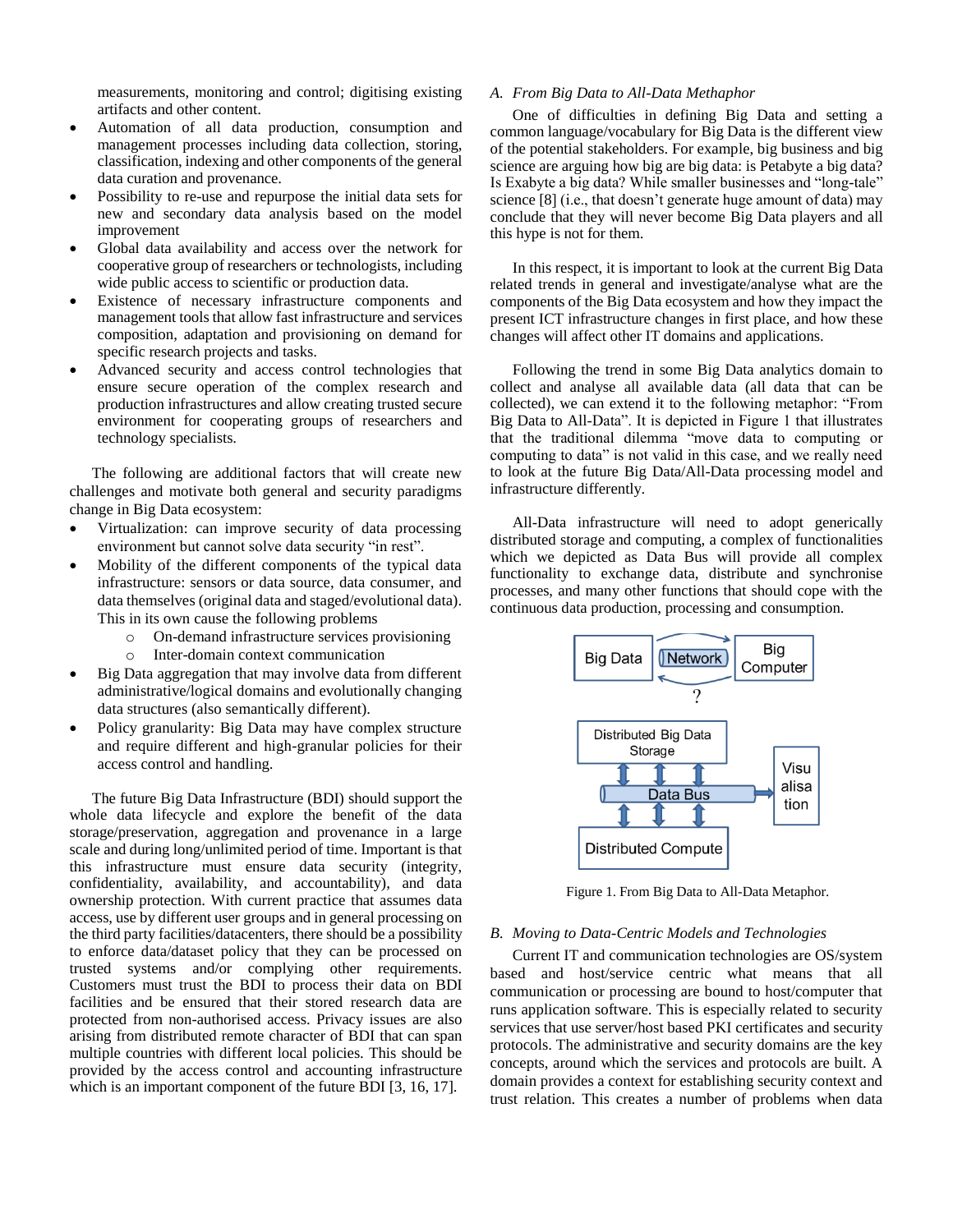(payload or session context) are moved from one system to another or between domains, or operated in a distributed manner.

Big Data will require different data centric operational models and protocols, what is especially important in situation when the object or event related data will go through a number of transformations and become even more distributed, between traditional security domains. The same relates to the current federated access control model that is based on the cross administrative and security domains identities and policy management.

When moving to generically distributed data centric models additional research are needed to address the following issues:

- Maintaining semantic and referral integrity, in particular to support data provenance,
- Data location, search, access
- Data integrity and identifiability, referral integrity
- Data security and data centric access control, encryption enforced and attribute based access
- Data ownership, personally identified data, privacy, opacity
- Trusted virtualisation platform, data centric trust bootstrapping

# IV. PROPOSED BIG DATA ARCHITECTURE FRAMEWORK

Discussion above motivates a need for a new approach to the definition of the Big Data Ecosystem that would address the major challenges related to the Big Data properties and component technologies.

In this section we propose the Big Data Architecture Framework (BDAF) that would support the extended Big Data definition given in section II.C and support the main components and processes in the Big Data Ecosystem (BDE). We base our BDAF definition on industry best practices and our experience in defining architectures for new technologies, in particular, NIST Cloud Computing Reference Architecture (CCRA) [18], Intercloud Architecture Framework (ICAF) by authors [19], recent documents by the NIST Big Data Working Group [4], in particular initial Big Data Reference Architecture [20] or Big Data technology Roadmap [21]. We also refer to other related architecture definitions: Information as a Service by Open Data Center Alliance [22], TMF Big Data Analytics Architecture [23], IBM Business Analytics and Optimisation Reference Architecture [24], LexisNexis HPCC Systems [25].

The proposed definition of the Big Data Architecture Framework summarises majority of the known to us research and discussions in this area. The proposed BDAF comprises of the following 5 components that address different aspects of the Big Data Ecosystem and Big Data definition aspects which we consider to some extent orthogonal and complementary:

(1) Data Models, Structures, Types

- Data formats, non/relational, file systems, etc.
- (2) Big Data Management
- Big Data Lifecycle (Management)
- Big Data transformation/staging
- Provenance, Curation, Archiving
- (3) Big Data Analytics and Tools
- Big Data Applications
- Target use, presentation, visualisation
- (4) Big Data Infrastructure (BDI)
- Storage, Compute, (High Performance Computing,) Network
- Sensor network, target/actionable devices
- Big Data Operational support
- (5) Big Data Security
- Data security in-rest, in-move, trusted processing environments

To simply validate the consistency of the proposed definition we can look how the proposed components are related to each other. This is illustrated in Table 2 that shows what architecture component is used or required by another component.

|              |      |      | TABLE 3. INTERRELATION BETWEEN BDAF COMPONENTS |     |      |
|--------------|------|------|------------------------------------------------|-----|------|
| oln: Used Bv | Data | Data | BD Infra BD                                    | Big | Data |

| Coln: Used By       | Data<br>Models | Data<br>Mngnt& | <b>BD</b> Infra<br>& Operat | <b>BD</b><br>Analytics | Big<br>Data<br>Security |
|---------------------|----------------|----------------|-----------------------------|------------------------|-------------------------|
| Row: Regs This      |                | Lifecycle      |                             |                        |                         |
| Data Models         |                | $^{+}$         | $++$                        | $^{+}$                 | $++$                    |
| Data Mngnt&         | $++$           |                | $++$                        | $++$                   | $++$                    |
| Lifecycle           |                |                |                             |                        |                         |
| <b>BD</b> Infrastr  | $+++$          | $+++$          |                             | $++$                   | $+++$                   |
| & Operation         |                |                |                             |                        |                         |
| <b>BD</b> Analytics | $++$           | $^{+}$         | $++$                        |                        | $++$                    |
| <b>Big Data</b>     | $+++$          | $+++$          | $+++$                       | $^{+}$                 |                         |
| Security            |                |                |                             |                        |                         |

The proposed BDAF definition is rather technical and infrastructure focused and actually reflecting the technology oriented stakeholders. The further research on the BDAF definition should analyse the interests and messages related to different stakeholder groups in Big Data, in particular we will be looking for contribution from the data archives providers and libraries who are expected to play a renewed role in the BDE [26].

## *A. Data Models and Structures*

Different stages of the Big Data transformation will require different data structures, models and formats, including also a possibility to process both structured and unstructured data [27].

The following data types can be defined according to current NBDWG discussions [28]:

- (a) data described via a formal data model
- (b) data described via a formalized grammar
- (c) data described via a standard format
- (d) arbitrary textual or binary data

Figure 2 illustrates the Big Data structures, models and their linkage at different processing stages. We can admit that data structures and correspondingly models may be different at different data processing stages, however in many cases it is important to keep linkage between data.

We can look closer at the scientific data types, their transformation and related requirements where we have long time experience. Emergence of computer aided research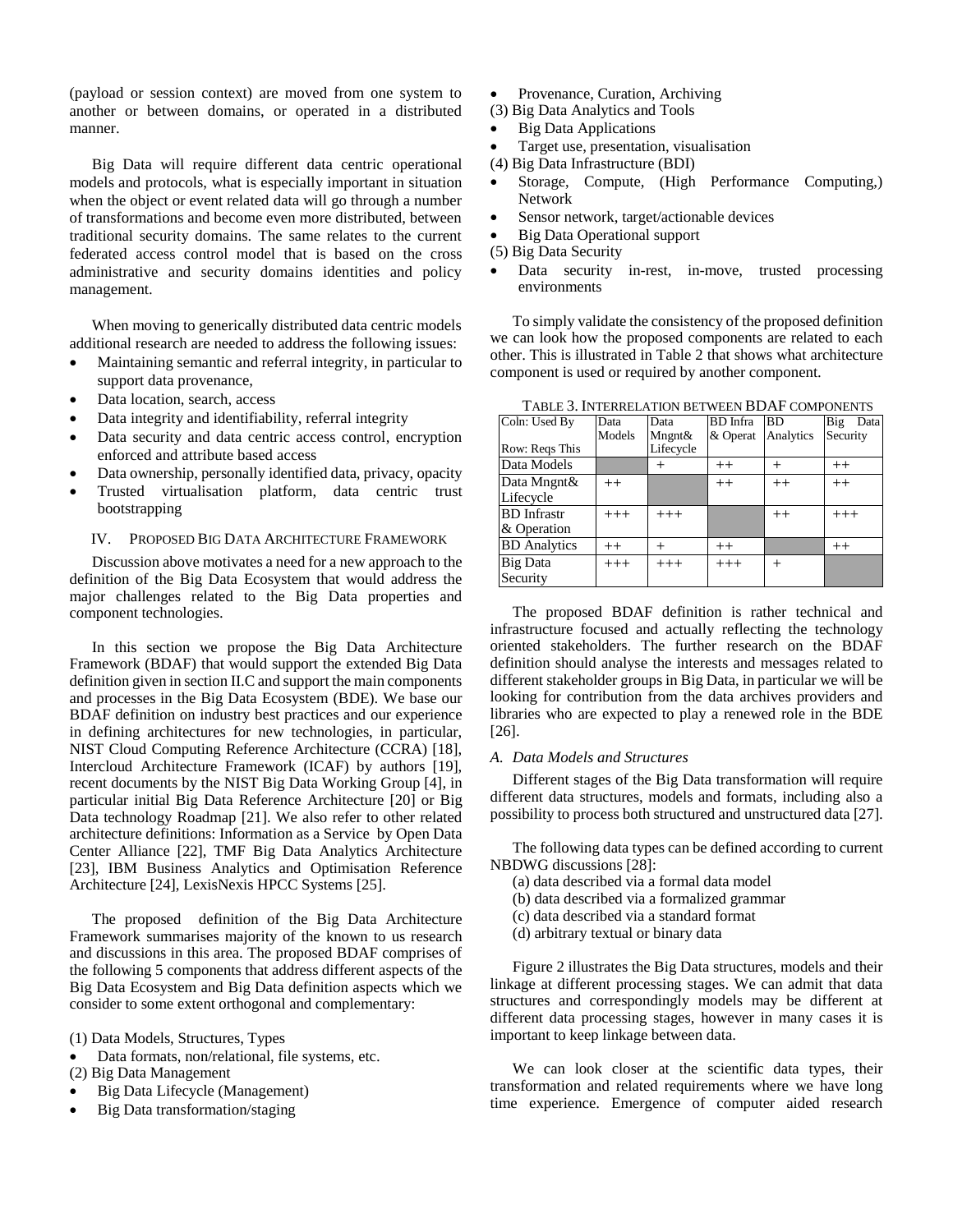methods is transforming the way research is done and scientific data are used. The following types of scientific data are defined [16]:

- Raw data collected from observation and from experiment (according to an initial research model)
- Structured data and datasets that went through data filtering and processing (supporting some particular formal model)
- Published data that supports one or another scientific hypothesis, research result or statement
- Data linked to publications to support the wide research consolidation, integration, and openness.



Figure 2. Big Data structures, models and their linkage at different processing stages.

Once the data is published, it is essential to allow other scientists to be able to validate and reproduce the data that they are interested in, and possibly contribute with new results. Capturing information about the processes involved in transformation from raw data up until the generation of published data becomes an important aspect of scientific data management. Scientific data provenance becomes an issue that also needs to be taken into consideration by Big Data providers [29].

Another aspect to take into consideration is to guarantee reusability of published data within the scientific community. Understanding semantics of the published data becomes an important issue to allow for reusability, and this had been traditionally been done manually. However, as we anticipate unprecedented scale of published data that will be generated in Big Data Science, attaching clear data semantic becomes a necessary condition for efficient reuse of published data. Learning from best practices in semantic web community on how to provide a reusable published data, will be one of consideration that will be addressed by BDI/SDI.

Big data are typically distributed both on the collection side and on the processing/access side: data need to be collected (sometimes in a time sensitive way or with other environmental attributes), distributed and/or replicated. Linking distributed data is one of the problems to be addressed by Big Data structures and underlying infrastructure.

We can mention as the main motivation the European Commission's initiative to support Open Access to scientific data from publicly funded projects that suggests introduction of the following mechanisms to allow linking publications and data [30, 31]:

- PID persistent data ID
- ORCID Open Researcher and Contributor Identifier [32].

## *B. Data Management and Big Data Lifecycle*

With the digital technologies proliferation into all aspects of business activities, the industry and business are entering a new playground where they need to use scientific methods to benefit from the new opportunities to collect and mine data for desirable information, such as market prediction, customer behavior predictions, social groups activity predictions, etc. Numerous blog articles [6, 33] and industry papers [34, 35] suggest that the Big Data technologies need to adopt scientific discovery methods that include iterative model improvement and collection of improved data, re-use of collected data with improved model.



Figure 3. Big Data Lifecycle in Big Data Ecosystem.

We refer to the Scientific Data Lifecycle Management model described in our earlier paper [3, 16] and was a subject for detailed research in another work [36] that reflects complex and iterative process of the scientific research that includes a number of consequent stages: research project or experiment planning; data collection; data processing; publishing research results; discussion, feedback; archiving (or discarding)

The required new approach to data management and processing in Big Data industry is reflected in the Big Data Lifecycle Management (BDLM) model (see Figure 3) proposed as a result of analysis of the existing practices in different scientific communities and industry technology domains.

New BDLM requires data storage and preservation at all stages what should allow data re-use/re-purposing and secondary research/analytics on the processed data and published results. However, this is possible only if the full data identification, cross-reference and linkage are implemented in BDI. Data integrity, access control and accountability must be supported during the whole data lifecycle. Data curation is an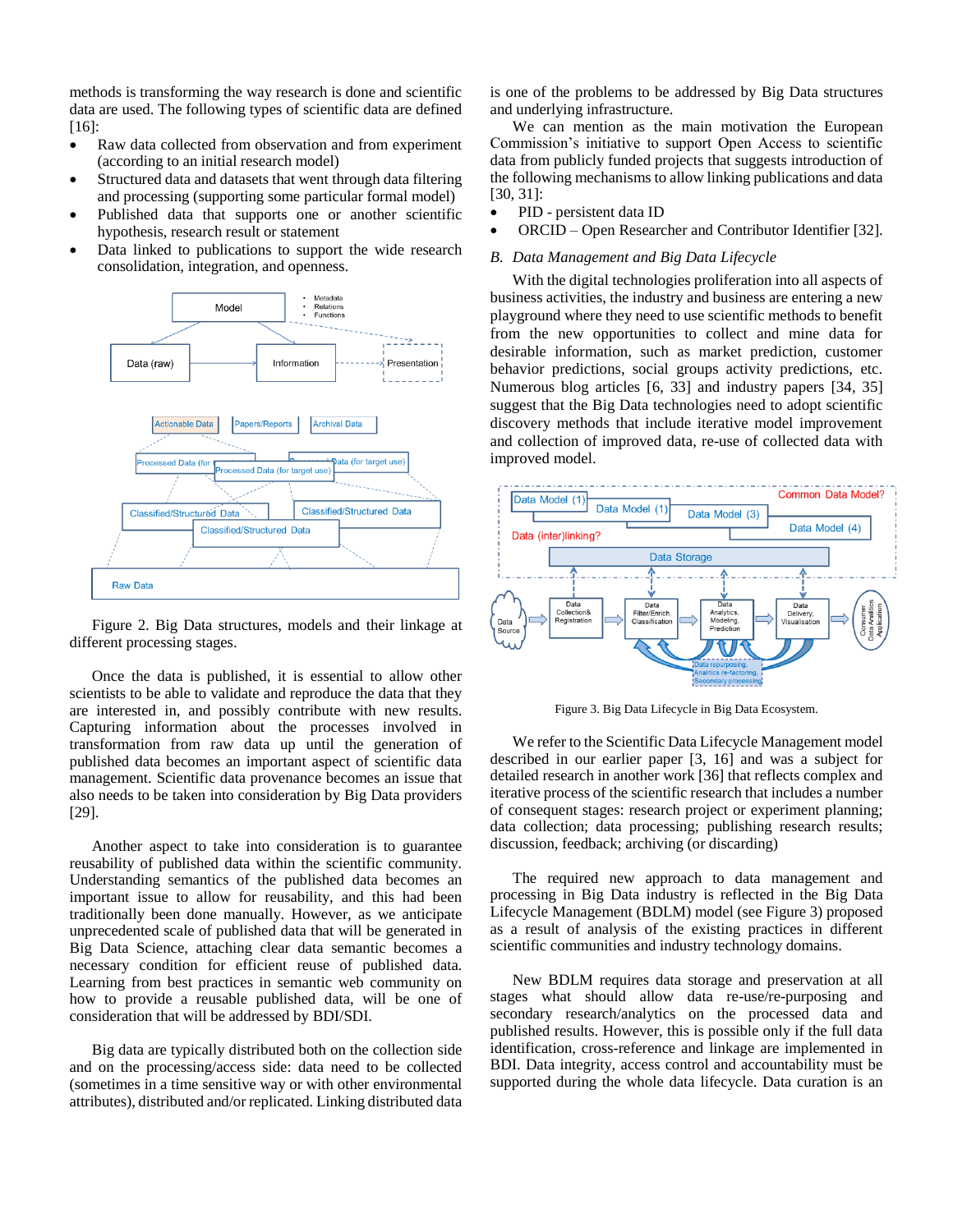important component of the discussed BDLM and must also be done in a secure and trustworthy way.

## V. BIG DATA INFRASTRUCTURE (BDI)

Figure 4 provides a general view on the Big Data infrastructure that includes the general infrastructure for general data management, typically cloud based, and Big Data Analytics part that will require high-performance computing clusters, which in their own turn will require high-performance lowlatency network.

General BDI services and components include

- Big Data Management tools
- Registries, indexing/search, semantics, namespaces
- Security infrastructure (access control, policy enforcement, confidentiality, trust, availability, privacy)
- Collaborative environment (groups management)



Figure 4. General Big Data Infrastructure functional components

We define Federated Access and Delivery Infrastructure (FADI) as an important component of the general BDI that interconnects different components of the cloud/Intercloud based infrastructure combining dedicated network connectivity provisioning and federated access control [19, 37].

# *A. Big Data Analytics Infrastructure*

Besides the general cloud base infrastructure services (storage, compute, infrastructure/VM management) the following specific applications and services will be required to support Big Data and other data centric applications [23, 24, 38] which we will commonly refer to as Big Data Analytics Infrastructure (BDAI):

- Cluster services
- Hadoop related services and tools
- Specialist data analytics tools (logs, events, data mining, etc.)
- Databases/Servers SQL, NoSQL
- MPP (Massively Parallel Processing) databases



Figure 5. Big Data Analytics Infrastructure components

Big Data analytics tools are currently offered by the major cloud services providers such as: Amazon Elastic MapReduce and Dynamo [39], Microsoft Azure HDInsight [40], IBM Big Data Analytics [41]. Scalable Hadoop and data analytics tools services are offered by few companies that position themselves as Big Data companies such as Cloudera, [42] and few others [43].

# VI. CLOUD BASED INFRASTRUCTURE SERVICES FOR BDI

Figure 6 illustrates the typical e-Science or enterprise collaborative infrastructure that is created on demand and includes enterprise proprietary and cloud based computing and storage resources, instruments, control and monitoring system, visualization system, and users represented by user clients and typically residing in real or virtual campuses.

The main goal of the enterprise or scientific infrastructure is to support the enterprise or scientific workflow and operational procedures related to processes monitoring and data processing. Cloud technologies simplify the building of such infrastructure and provision it on-demand. Figure 6 illustrates how an example enterprise or scientific workflow can be mapped to cloud based services and later on deployed and operated as an instant intercloud infrastructure. It contains cloud infrastructure segments IaaS (VR3-VR5) and PaaS (VR6, VR7), separate virtualised resources or services (VR1, VR2), two interacting campuses A and B, and interconnecting them network infrastructure that in many cases may need to use dedicated network links for guaranteed performance.

Efficient operation of such infrastructure will require both overall infrastructure management and individual services and infrastructure segments to interact between themselves. This task is typically out of scope of the existing cloud service provider models but will be required to support perceived benefits of the future e-SDI. These topics are a subject of another research we did on the InterCloud Architecture Framework [19, 37].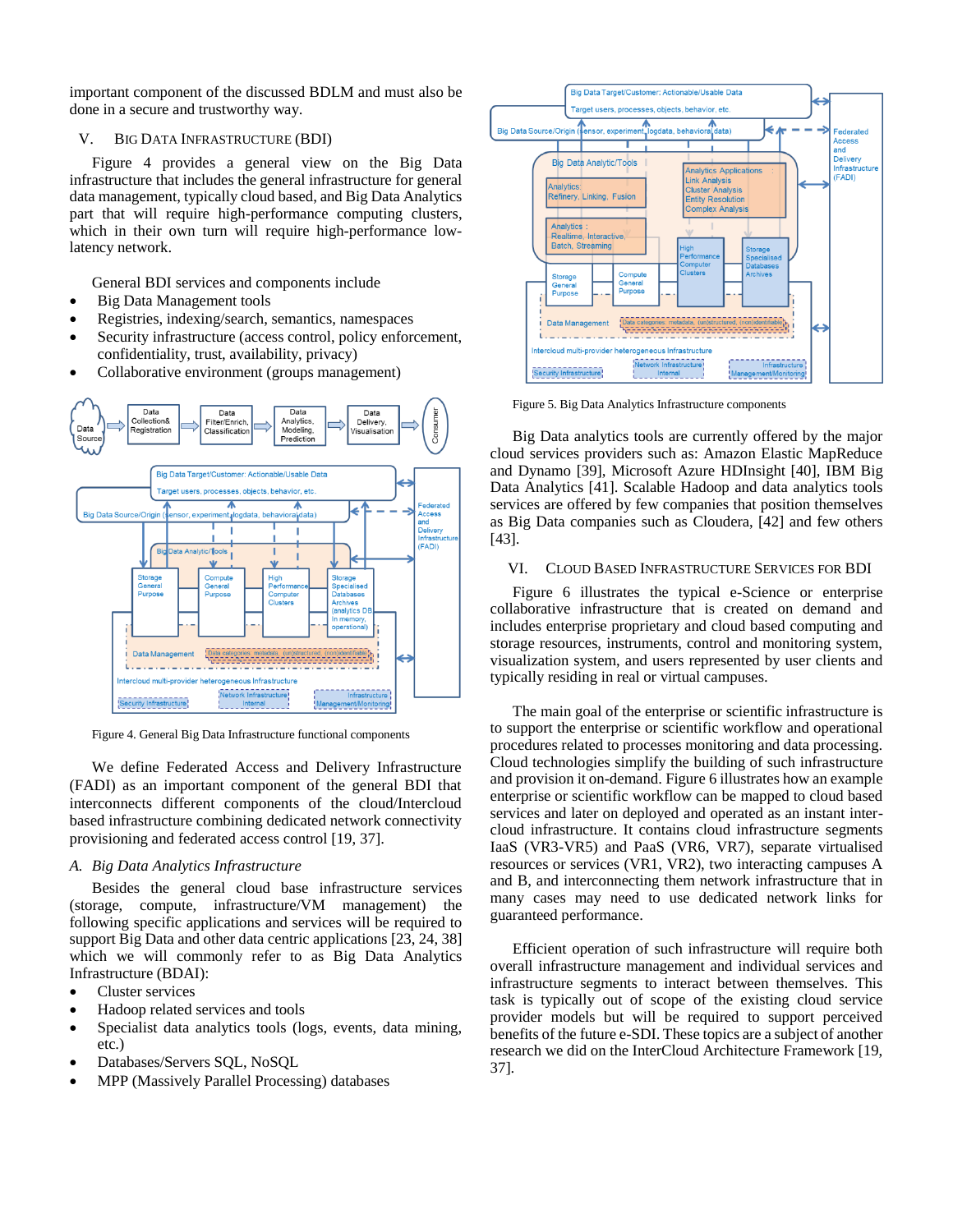

Figure 6. From scientific workflow to cloud based infrastructure.

#### VII. RELATED WORK

There are not many academic papers related to the definition of the Big Data Architecture or its components. Due to the specifics of this paper that intends to explore a new emerging technology domain, we have widely researched both currently existing publications related to the Big Data technology and research papers and best practices documents from other domains that could contribute to the definition of the proposed Big Data Architecture Framework. A number of publications, standards, and industry best practices have been mentioned and cited in this paper. Here we just mention these works that we consider as a foundation for our work. The authors actively contribute to the NIST Big Data Working Group that provides a good forum for discussion but have plans to produce initial set of the draft documents only by the end of September 2013. The following publications contribute to the research on the Big Data Architecture: NIST Cloud Computing Reference Architecture (CCRA) [18], Big Data Ecosystem Architecture definition by Microsoft [20], Big Data technology analysis by G.Mazzaferro [21].

We also refer to other related architecture definitions: Information as a Service by Open Data Center Alliance [22], TMF Big Data Analytics Architecture [23], IBM Business Analytics and Optimisation Reference Architecture [24], LexisNexis HPCC Systems [25].

#### VIII. FUTURE RESEARCH AND DEVELOPMENT

The future research and development will include further Big Data definition initially presented in this paper. At this stage we attempted to summarise and re-think some widely used definitions related to Big Data, further research will require more formal approach and taxonomy of the general Big Data use cases in different Big Data origin and target domains, also analyzing different stakeholder groups.

The authors will extend their research into defining the Big Data Security Framework with the specific focus on data centric security that should allow secure data storage, transfer and processing in distributed data storage and processing infrastructure.

The authors are also looking into defining data structures for high performance streaming applications and developing new types of disk based stream oriented data bases, continuing the work started from the authors work on CakeDB database [44].

The authors will continue contributing to the NIST Big Data WG targeting both goals to propose own approach and to validate it against the industry standardisation process.

Another target research direction is defining a Common Body of Knowledge (CBK) in Big Data to provide a basis for a consistent curriculum development. This work and related to the Big Data metadata, procedures and protocols definition is planned to be contributed to the Research Data Alliance (RDA) [45].

The authors believe that the presented paper will contribute toward the definition of the Big Data Architecture Framework and provide a basis for wider discussion to define a new research and technology domain.

#### ACKNOWLEDGEMENTS

This work is supported by the FP7 EU funded projects GN3plus and EUBrazil Cloud Connect. The authors also express acknowledgement to the members of the Big Data Interest Group at the University of Amsterdam for contribution to the discussion on Big Data Architecture framework and provided valuable advices regarding use cases, suggested technology use, and basic operational models.

#### **REFERENCES**

- [1] Global Research Data Infrastructures: Towards a 10-year vision for global research data infrastructures. Final Roadmap, March 2012. [Online]. Available: http://www.grdi2020.eu/Repository/FileScaricati/6bdc07fbb21d-4b90-81d4-d909fdb96b87.pdf
- Riding the wave: How Europe can gain from the rising tide of scientific data. *Final report of the High Level Expert Group on Scientific Data. October 2010*. [Online]. Available at http://cordis.europa.eu/fp7/ict/einfrastructure/docs/hlg-sdi-report.pdf
- [3] Y.Demchenko, P.Membrey, P.Grosso, C. de Laat, "Addressing Big Data Issues in Scientific Data Infrastructure," in *First International Symposium on Big Data and Data Analytics in Collaboration (BDDAC 2013)*. Part of *The 2013 Int. Conf. on Collaboration Technologies and Systems (CTS 2013)*, May 20-24, 2013, San Diego, California, USA.
- [4] NIST Big Data Working Group (NBD-WG). [Online]. Available: http://bigdatawg.nist.gov/home.php
- [5] Definting Big Data Architetcure Framework: Outcome of the Brainstorming Session at the University of Amsterdam, 17 July 2013. Presented at NBD-WG, 24 July 2013 [Online]. Available: http://bigdatawg.nist.gov/\_uploadfiles/M0055\_v1\_7606723276.pdf
- [6] Reflections on Big Data, Data Science and Related Subjects. *Blog by Irving Wladawsky-Berger*. [online] Available http://blog.irvingwb.com/blog/2013/01/reflections-on-big-data-datascience-and-related-subjects.html
- [7] E.Dumbill, What is big data? An introduction to the big data landscape. [Online]. Available: http://strata.oreilly.com/2012/01/what-is-bigdata.html
- [8] The Big Data Long Tail. *Blog post by Jason Bloomberg*,January 17, 2013. [Online]. Available: http://www.devx.com/blog/the-big-data-longtail.html